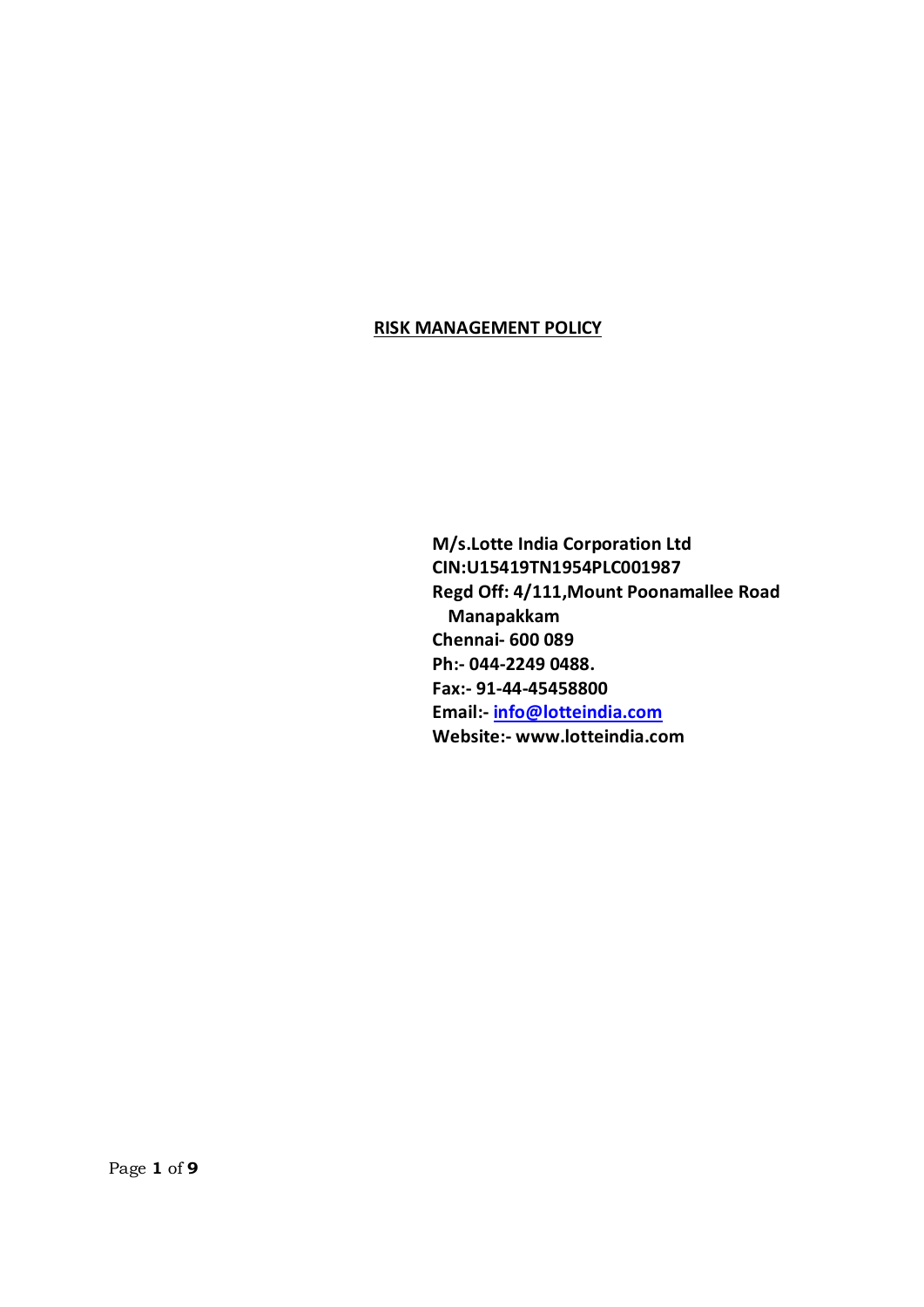## **1) Scope**

This Policy is a formal representation of **Lotte India Corporation Ltd (LICL)** and its commitment to Risk Management and has been approved by the LICL's Board/Committee.

This Policy applies to LICL, its directors, and all its employees and contractors.

Through the remainder of this Policy, LICL's directors, employees and contractors are referred to collectively as "employees".

The Policy is supported by the Risk Management & Assessment Framework which provides guidance with regard to the processes that undermine effective and consistent risk management of LICL.

### **2) Policy Statement**

LICL is committed to ensuring that risk management practices are entrenched into all business processes and operations to drive consistent, effective and accountable action, decision making and management practice.

### **3) Purpose**

LICL is one of the fastest growing Private Sector Enterprises in India, with business interests in the manufacture and sale of various Confectionery Products, apart from nation vide renowned product known as Chocopie and they also manufacture.

LICL's continued growth and success depends on our ability to understand and respond to the challenges of an uncertain and changing world and capability to respond to disruptions to our business. As a large, dispersed and complex organisation, this uncertainty generates risk, with the potential to be a source of both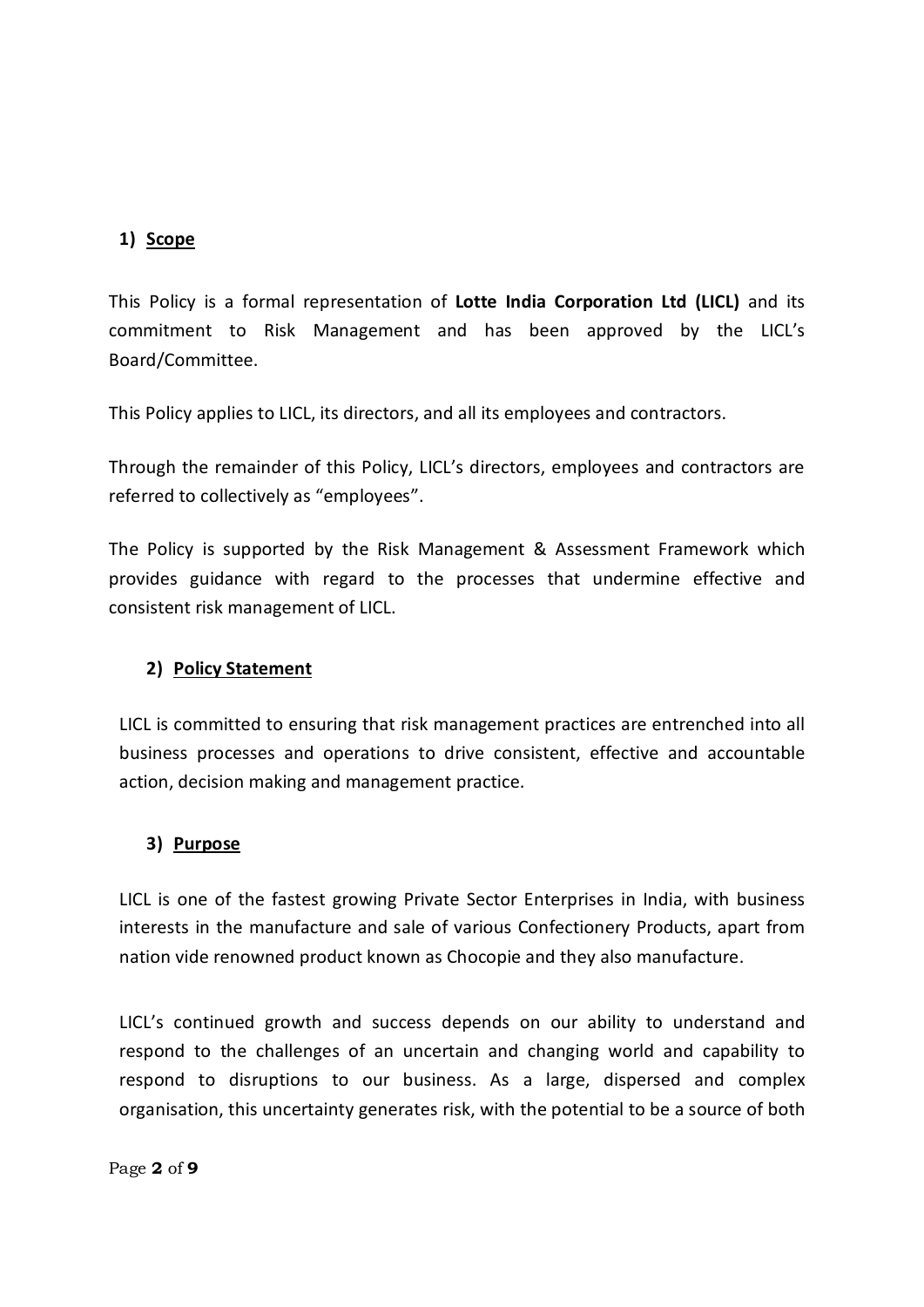opportunities and threats. By understanding and managing risk and being well prepared for disruption- related risks, we provide greater certainty and confidence for all our stakeholders.

LICL recognizes that risk is dynamic and is inherent in all external and internal operating environments and is committed to managing all risks effectively. Effective risk management is a means for achieving competitive advantage and is pivotal to enabling the ongoing growth and success of our business.

As our operating environment continues to be transformed, embedding risk management principles and practices into strategy development and day to day business processes is critical to achieving robust and proactive commercial outcomes – a balance between mitigating threats and exploiting opportunity; creating and protecting value.

Just as risk is inherent in our operations, risk management is also inherent in all decision making and management processes. Risk management is essential to good corporate governance and is a fundamental component of good management practice.

Everyone in LICL has a role in managing risk by enhancing opportunities and minimizing threats, so that together we achieve our common goals – growing our business sustainably, enhancing value for customers and shareholders, and contributing to the ecosystem in which we operate, our Business.

# 4) **Elements of Risk Management Policies:**-

The major elements of our Company's risk management policies are mentioned herein below:-

### *i) Risk Identification*

In order to identity and assess material business risks, the Company defines risks and prepares risk profiles in light of its business plans and strategies. This involves providing an overview of each material risk, making an assessment of the risk level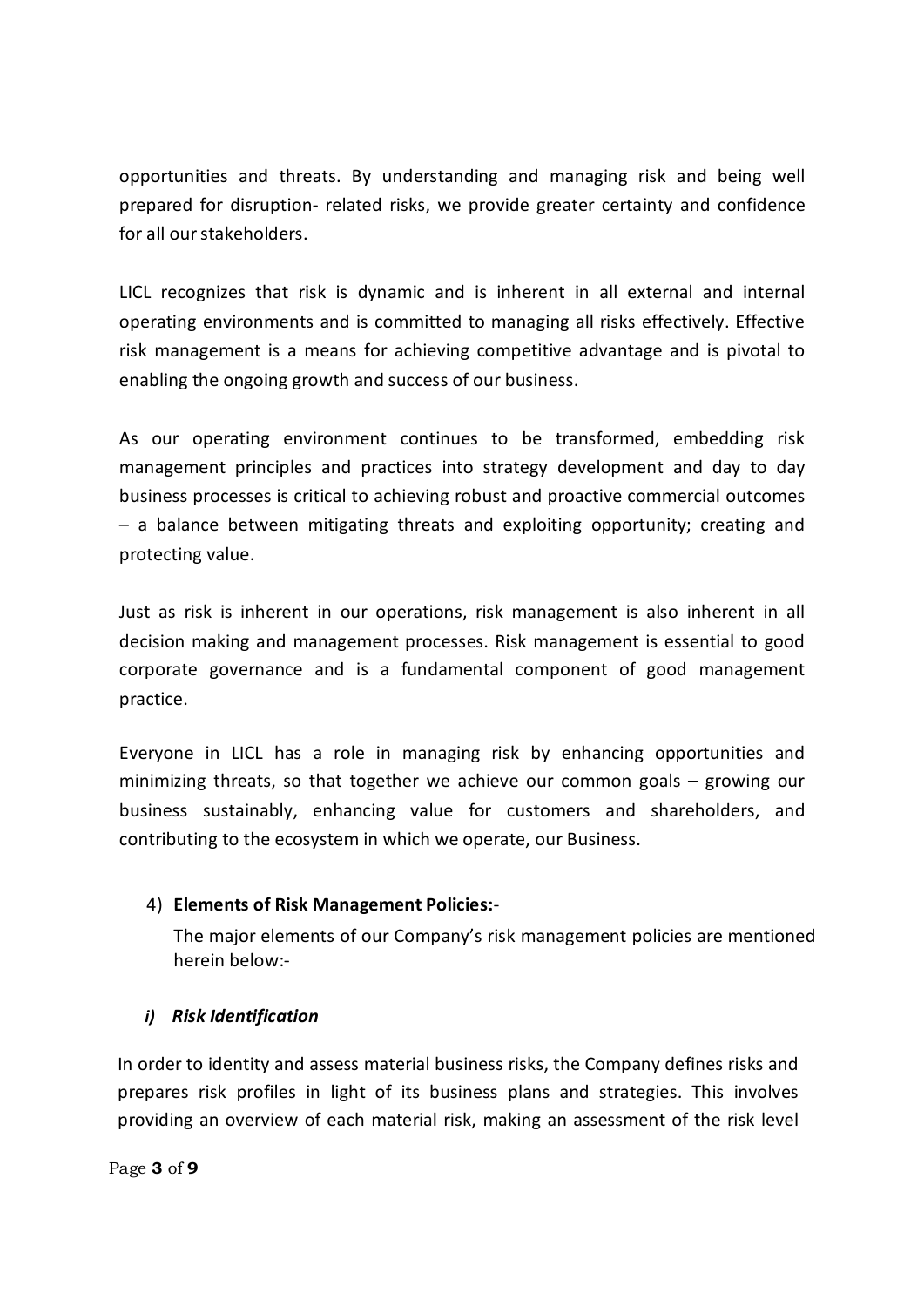and preparing action plans to address and manage the risk.

The Company presently focuses on the following types of material risks:

- $\triangleright$  technological risks;
- $\triangleright$  strategic business risks;
- $\triangleright$  operational risks;
- $\triangleright$  quality risk;
- $\triangleright$  competition risk;
- $\triangleright$  foreign exchange risk;
- $\triangleright$  realization risk;
- $\triangleright$  cost risk;
- $\triangleright$  financial risks:
- ÿ *human resource risks; and*
- ÿ *legal / regulatory risks.*

### *ii) Oversight and management Board of Director*

The Board of Directors ("the Board") is responsible for reviewing and ratifying the risk management structure, processes and guidelines which are developed and maintained by Committee and Senior Management. The Committee or Management may also refer particular issues to the Board for final consideration and direction.

#### *iii) Risk Management Committee*

The day to day oversight and management of the Company's risk management program has been conferred upon the Committee. The Committee is responsible for ensuring that the Company maintains effective risk management and internal control systems and processes, and provides regular reports to the Board on the effectiveness of the risk management program in identifying and addressing material business risks. To achieve this, the Committee is responsible for:

*-managing and monitoring the implementation of action plans developed to address material business risks within the Company and its business units, and regularly reviewing the progress of action plans;*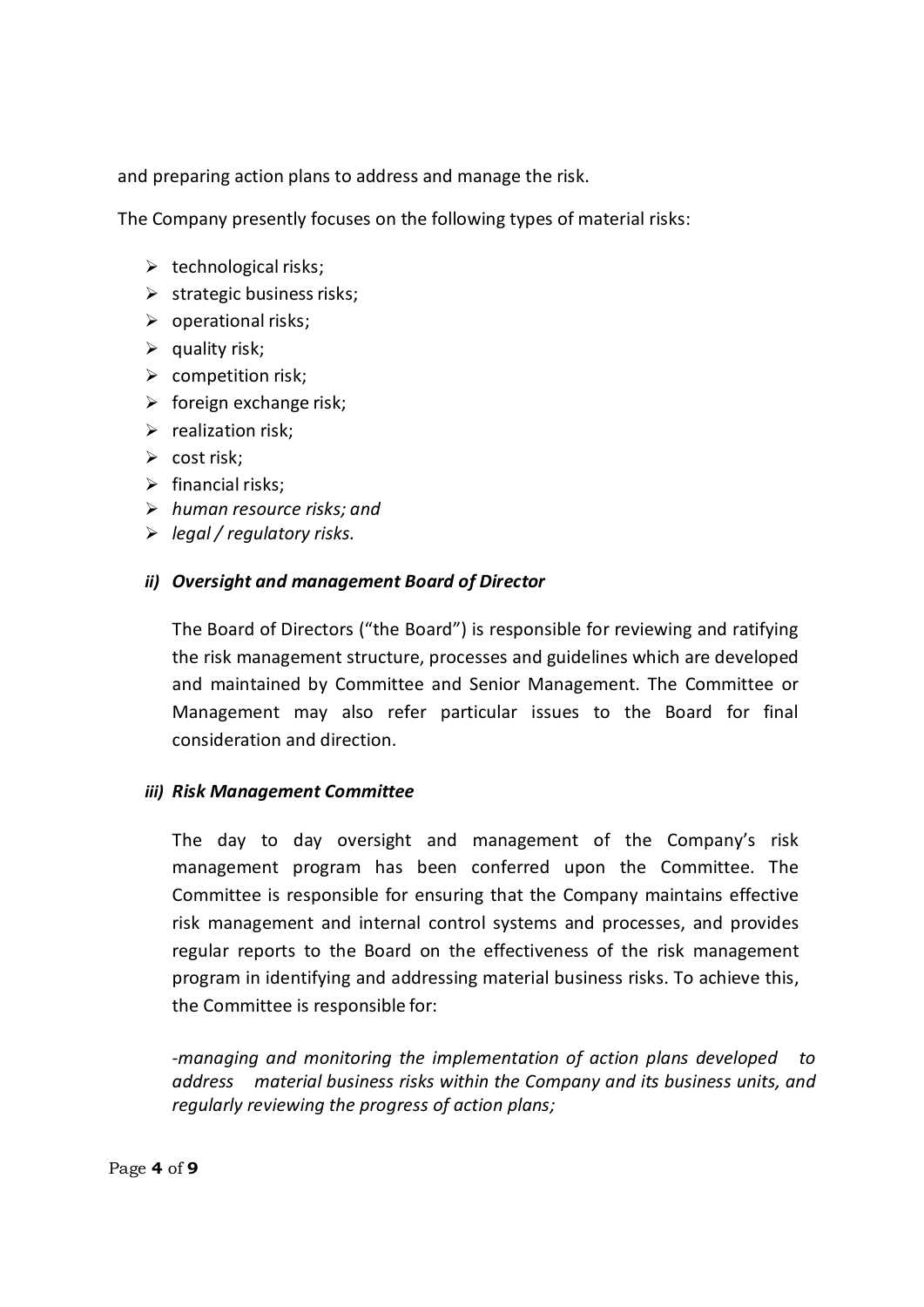-setting up internal processes and systems to control the implementation of action plans;

-regularly monitoring and evaluating the performance of management in managing risk;

-providing management and employees with the necessary tools and resources to identify and manage risks;

-regularly reviewing and updating the current list of material business risks;

-regularly reporting to the Board on the status of material business risks; and

-ensuring compliance with regulatory requirements and best practices with respect to risk management;

- monitoring and reviewing cyber security risks**.**

### **5) Senior** *Management*

The Company's Senior Management is responsible for designing and implementing risk management and internal control systems which identify material risks for the Company and aim to provide the Company with warnings of risks before they escalate. Senior Management must implement the action plans developed to address material business risks across the Company and individual business units.

Senior Management should regularly monitor and evaluate the effectiveness of the action plans and the performance of employees in implementing the action plans, as appropriate. In addition, Senior Management should promote and monitor the culture of risk management within the Company and compliance with the internal risk control systems and processes by employees. Senior Management should report regularly to the Board regarding the status and effectiveness of the risk management program.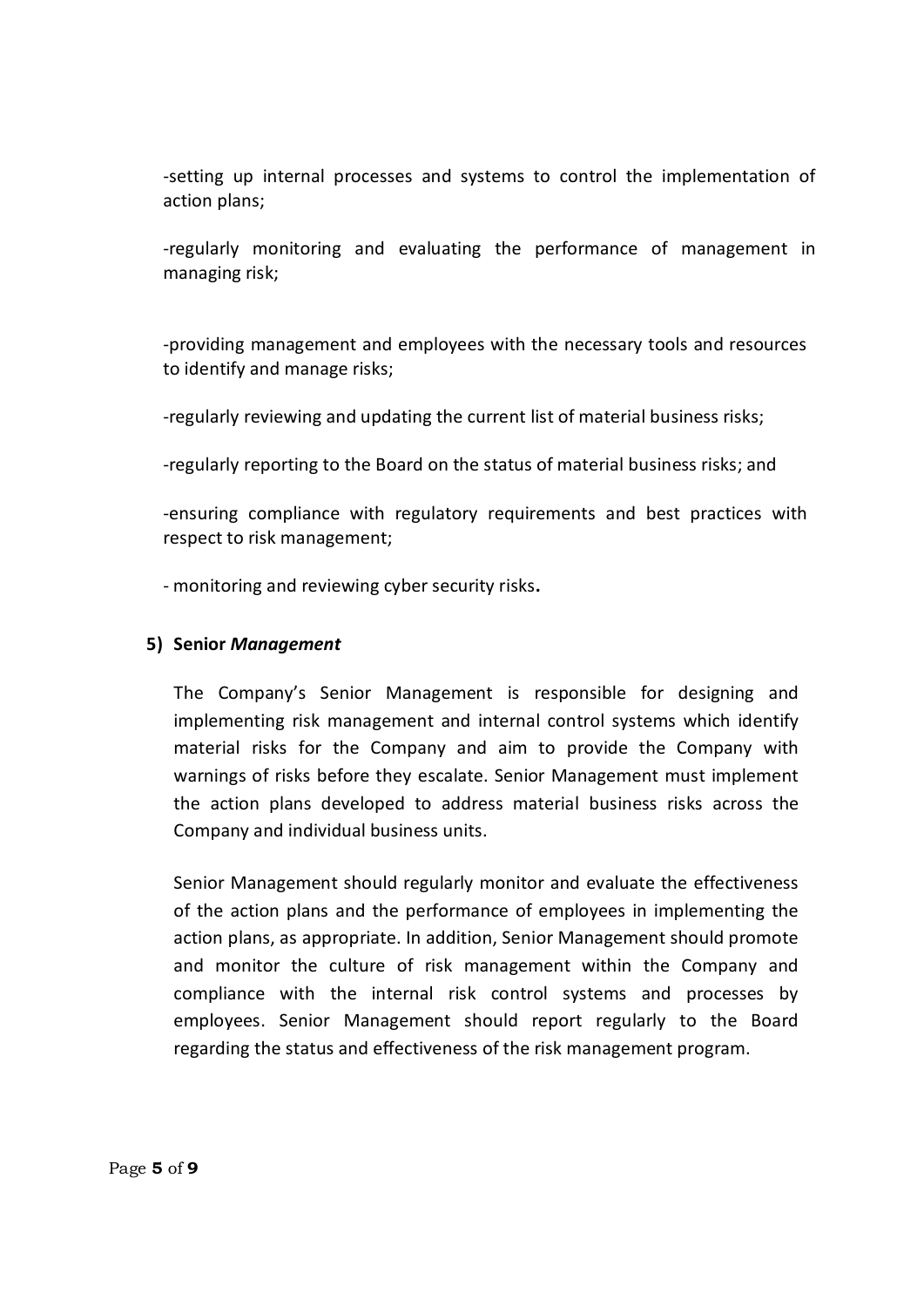## 6) **Review of risk management policy**:-

The Company regularly evaluates the effectiveness of its risk management program to ensure that its internal control systems and processes are monitored and updated on an ongoing basis. The division of responsibility between the Board, the Committee and the Senior Management aims to ensure the specific responsibilities for risk management are clearly communicated and understood. The reporting obligation of Senior Management and Committee ensures that the Board is regularly informed of material risk management issues and actions. This is supplemented by the evaluation of the performance of risk management program, the Committee, the Senior Management and employees are responsible for its implementation.

# **7) Policy principles**

Effective management of risk is vital to the continued growth and success of LICL. For risk management to be effective, all operations must apply the following principles to the context of their particular business and its objectives:

- a) Risk management must create and protect value.
- b) Risk management is integrated into decision-making and organisational processes.
- c) Explicit risk management helps decision-makers make informed choices.
- d) Risk management is focused on the sources of uncertainty which may impact the achievement of objectives.
- e) Risk management is dynamic, iterative and responsive to change.

# **8) Responsibilities**

Responsibility for risk management is shared across the organisation. Key responsibilities include:

**Risk Ownership and management** – perform and monitor day-to-day risk management activity.

· **Employees** are accountable for actively applying the principles of risk management within their areas of responsibility and fostering a risk-aware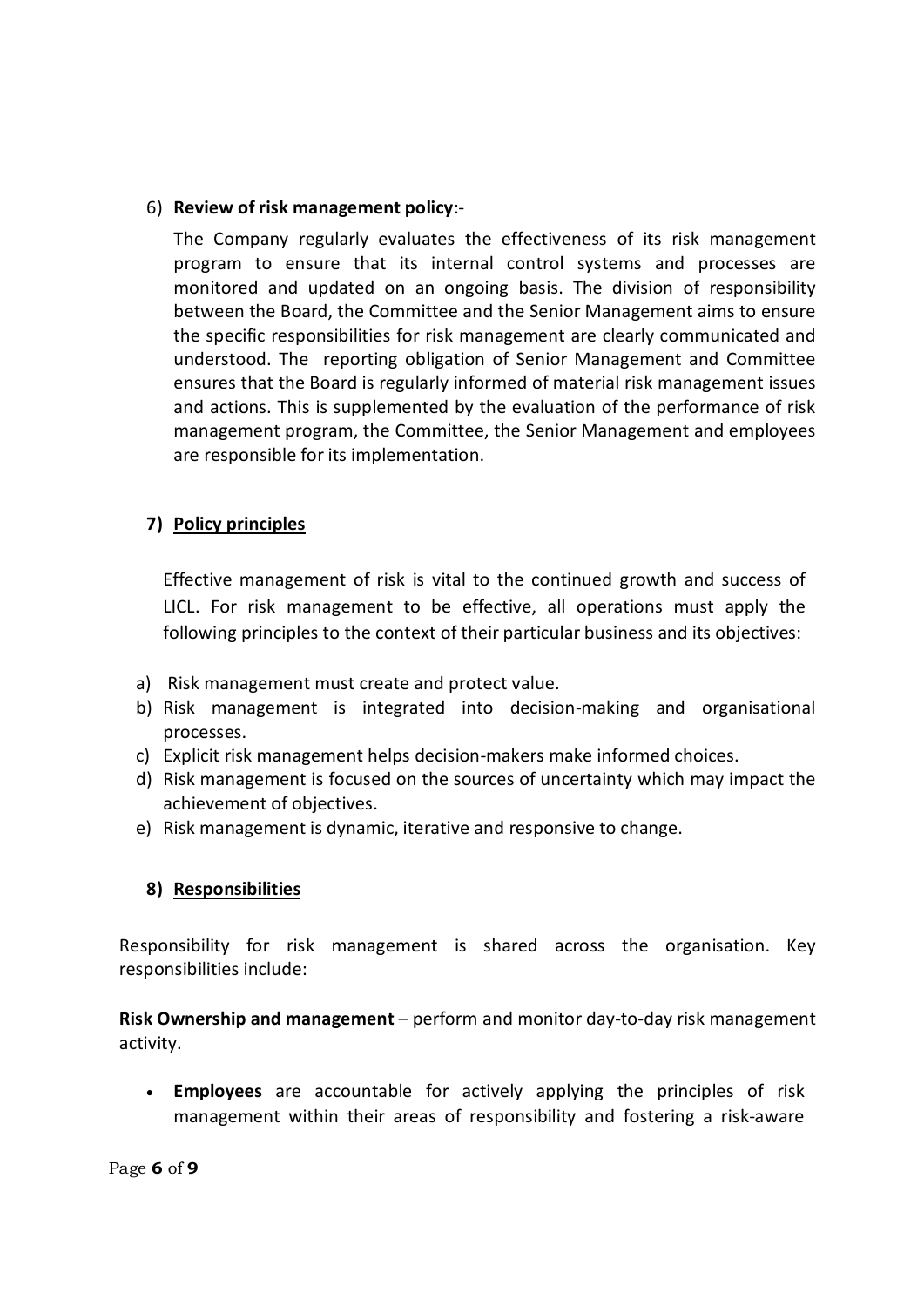culture.

More specifically, Employees are responsible for:

- o Report to their immediate leader or supervisor, any real or perceived risks that become apparent and may significantly affect LICL's:
	- Commercial viability;
	- **•** Profitability;
	- **Assets**;
	- **Business continuity;**
	- **•** Customers;
	- Regulatory and/or legal obligations;
	- Reputation; and/or
	- People and/ or their safety.
- o Report to their immediate leader or supervisor, any real or perceived risks that LICL's operations may significantly affect the broader:
	- ß Environment; and/or
	- **•** Community.

### **9) Compliance:-**

Practices established and used for the management of risk should demonstrate alignment and consistency with the principles and requirements in this Policy

Compliance with this Policy may be periodically assessed by Business Review.

Each area of the business is accountable for managing risks and must maintain a register of risks relating to material risk exposures.

Risk registers will be based on the outcomes of thorough risk identification and assessment processes and in accordance with the LICL Risk Management & Assessment Framework.

Review of risk registers are to be conducted regularly (dependent on business requirements) and reporting and escalations should occur in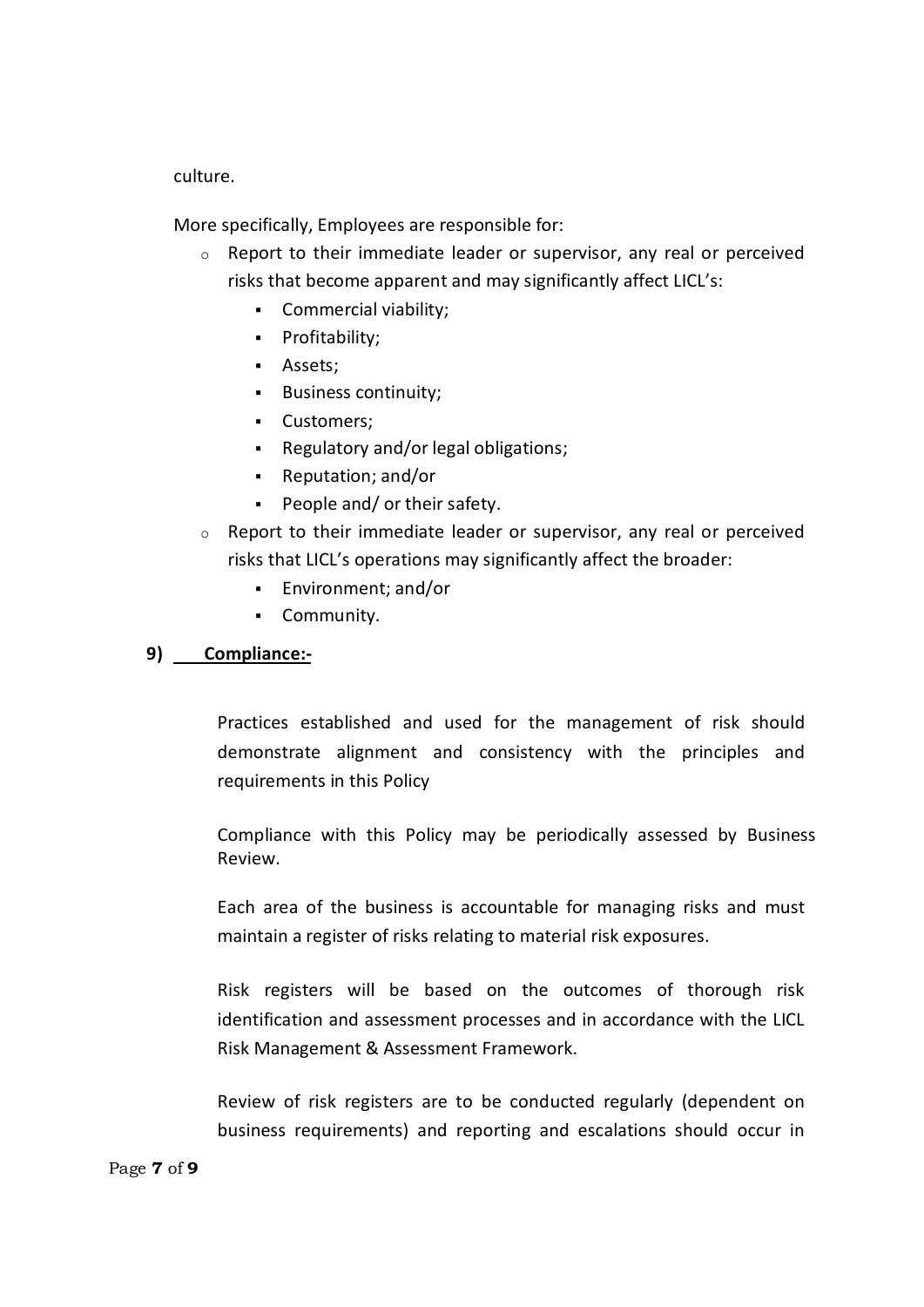accordance with the LICL's Risk Management & Assessment Framework.

Enterprise risk identification, assessment and profiling will be conducted at least once per year.

# **10)Related and Supporting Policies**

This Risk Management Policy is supported by, and linked to, specific LICL policies and standards as issued from time to time. These policies and standards include, but are not limited to:

- · Risk Management Framework
- · Corporate Code of Conduct
- · Health, Safety & Environment Policy
- · Accounting Policies and Procedures
- · Anti-Sexual Harassment Safe Work Environment Policy
- · Whistle Blower Policy

### **11)Amendment:-**

This policy will be reviewed by the Board of Directors of the Company or by its Committee (as may be authorized by the Board of Directors in this regard) as they deem necessary. Any change in the Policy shall be approved by the Board of Directors of the Company or its Committee. The Board of Directors or its Committee (as may be authorized by the Board of Directors in this regard) shall have the right to withdraw and/or amend any part of this Policy or the entire Policy, at any time, as it deems fit, or from time to time, and the decision of the Board of Directors in this respect shall be final and binding. Any subsequent amendment/modification in the Companies Act, 2013 or the Rules framed thereunder shall automatically apply to this Policy.

### **12)Review:-**

This Policy will be reviewed every two(2)years or earlier, if required, by a change in circumstances. Changes to this policy shall require Board/ committee approval in writing.